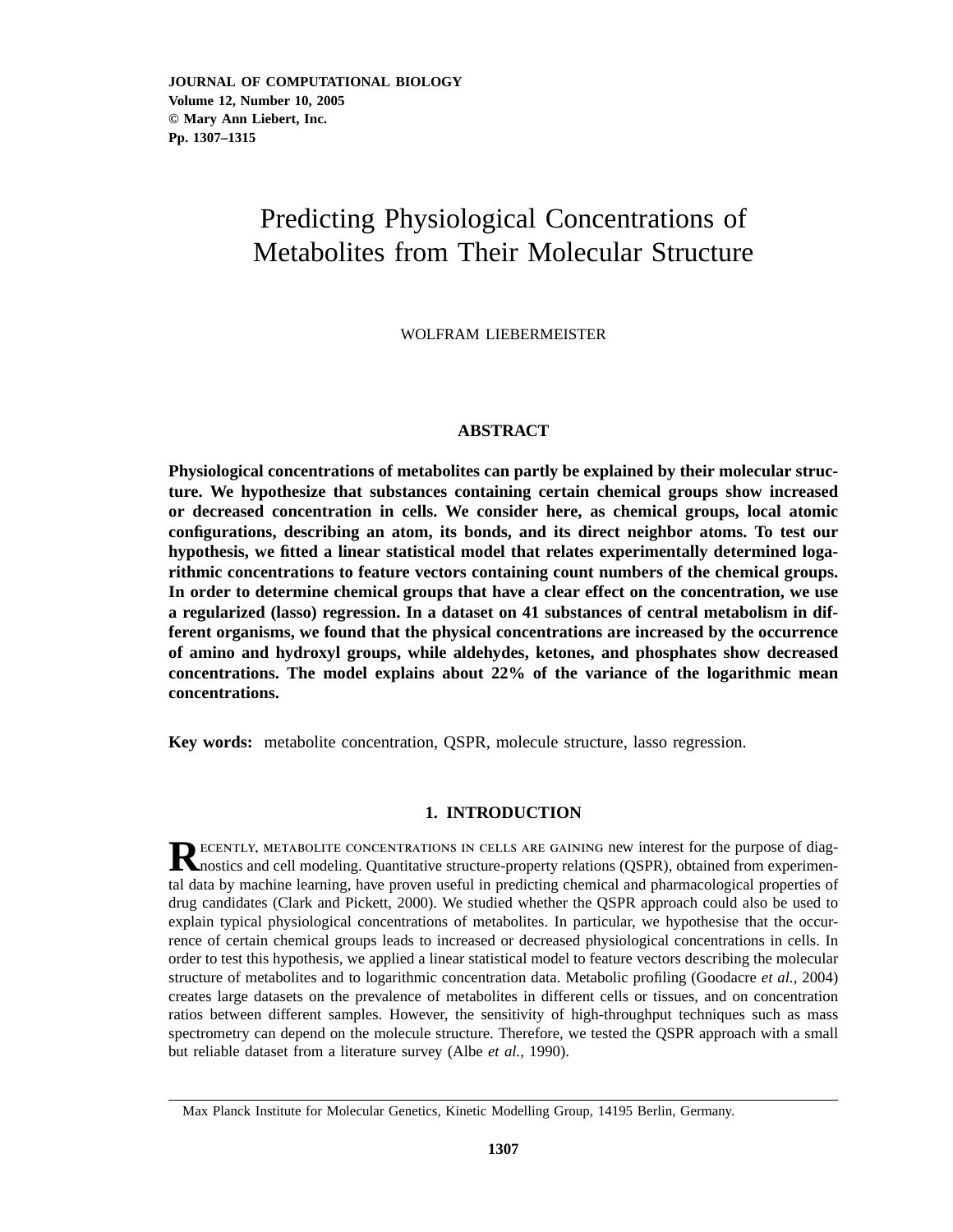# **2. DATA AND METHODS**

#### *2.1. Metabolite concentrations*

Albe *et al.* (1990) have published a list of physiological concentrations of 41 metabolites in different cells and tissues, obtained from a literature screen. The cell types and tissues in this study comprise the bacterium *E. coli*, the yeast *S. cerevisiae*, the amoeba *D. discoideum*, red blood cells in rabbit and human, mung bean seedlings, as well as liver, muscle, and heart tissue in rat. For each concentration reported, either a single numerical value, an upper bound, or lower and upper bounds were given. To obtain a single representative value in the latter two cases, we used the upper bound or the geometric mean of upper and lower bound, respectively. All concentrations were transformed to decadic logarithms. We also studied a combined dataset. The reported overall concentration ranges depend strongly on the cell type: to eliminate this trend, we fitted a two-way analysis of variance model

$$
\log c_{ik} = u_i + v_k + w + \epsilon_{ik} \tag{1}
$$

where  $c_{ik}$  denotes the concentrations and the  $\epsilon_{ik}$  are independent normal random variables. The subscripts i and k indicate the molecules and tissues, respectively. We regard  $u_i + w$  as the typical logarithmic concentration of a molecule. As many values in the data table were missing, we estimated the model parameters by an expectation-maximization scheme (Dempster *et al.*, 1977) with the missing values as latent variables. Practically, this resulted in an iterative procedure: in each step,  $u_i, v_k, w$ , and  $\epsilon_{ik}$  were determined by maximum-likelihood estimation, that is, from the row, column, and overall means of the data matrix. Then the missing values were substituted by the estimates  $u_i + v_k + w$ . See Tables 1, 2, and 3.

#### *2.2. Molecule feature vectors*

We downloaded the molecular structures of the metabolites under study from the LIGAND data base (Kanehisa *et al.*, 2002) at *www.genome.jp/ligand/*. Each molecule structure was translated into a feature (row) vector  $\mathbf{x} = (x_0, \dots, x_M)$  as follows:

- 1. Each *local atomic configuration* (chemical group) comprising an atom, its bonds, and its neighbor atoms, is uniquely represented by a string s: for instance, C1C1N2O denotes a carbon atom forming a single bond to a carbon atom, a single bond to a nitrogen atom, and a double bond to an oxygen atom (see Fig. 1). The neighbor atoms appear in alphabetical order, and hydrogen atoms and their bonds are neglected.
- 2. Given the set of metabolites under study, we constructed the (alphabetically sorted, nonredundant) list of atomic configurations  $s_k$  that appear in at least two of the molecules. For each metabolite, the element  $x_k$  of the feature vector denotes how often  $s_k$  appears in this molecule. Note that the different elements of the feature vectors are statistically dependent by construction: for instance, if a carbon and an oxygen atom form a double bond, then at least two features containing this double bond must occur in the feature vector. Finally, we augmented the feature vector with an element  $x_0 = 1$  and an element indicating the total number of atoms in the molecule.

#### *2.3. Linear regression*

We assume a linear model

$$
y_i = \mathbf{x}_i \mathbf{a} + \sigma \eta_i. \tag{2}
$$

between the feature (row) vector  $\mathbf{x}_i$  and the logarithmic concentration  $y_i$  of the  $i^{\text{th}}$  metabolite. The (column) vector **a** contains linear weights for the chemical groups. The error term  $\eta_i$  is assumed to be a standard normal random variable, independent for the different metabolites, and the prefactor σ denotes the unknown standard deviation. The offset in the linear model is captured by the element  $x_0$  in the feature vectors. A sparse weight vector **a** is estimated as follows: we choose the vector **a** that maximizes the score

$$
J(\mathbf{a}) = \frac{1}{N} ||\mathbf{a}^T \mathbf{X} - \mathbf{y}||^2 + \lambda \sum_{k} |a_k|
$$
 (3)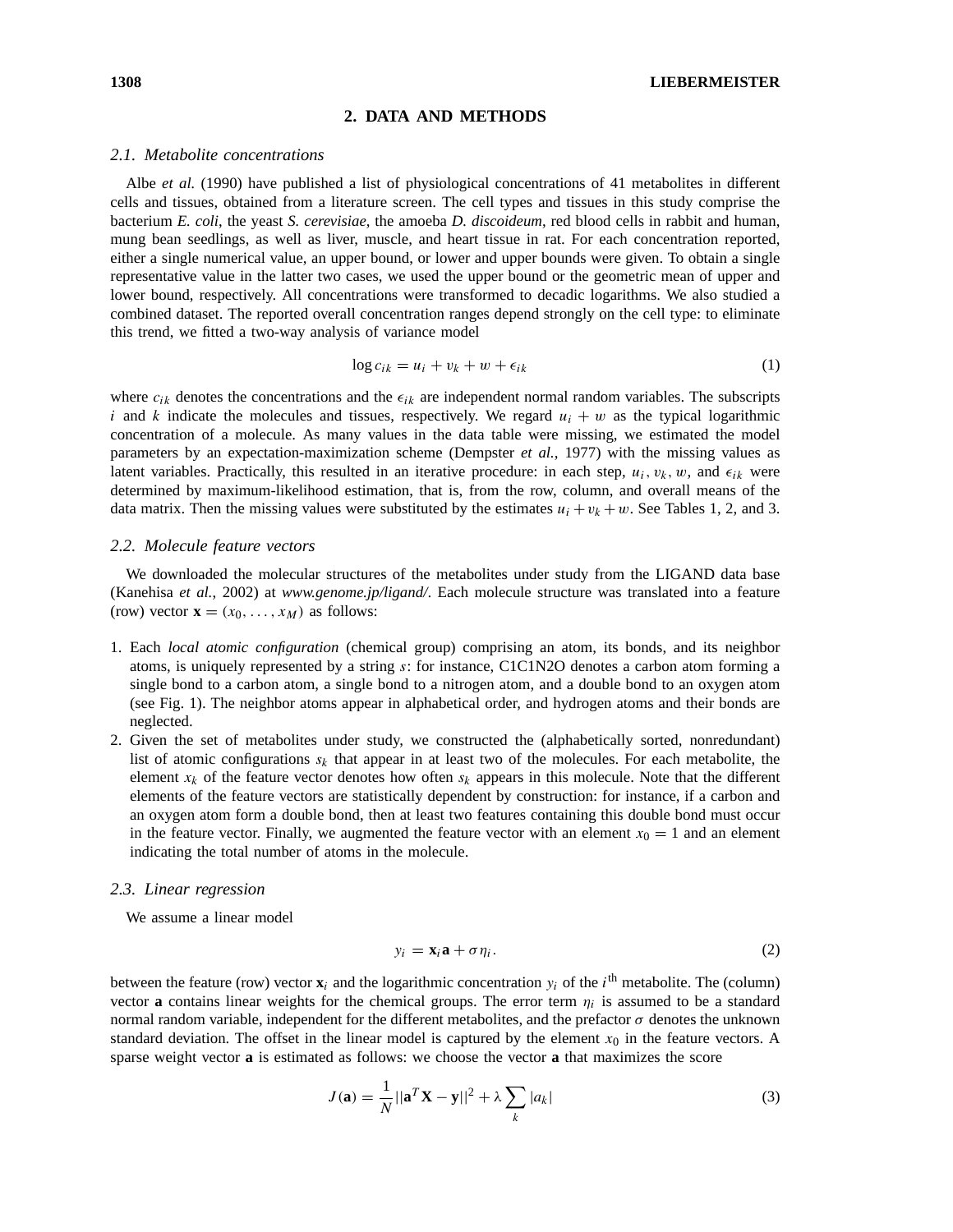|                              |                    | E. coli                  | S. cerev.                | D. disc.                 | Mung<br>bean             | Rat<br>liver             | Rat<br>heart      | Rat<br>muscle            | Rabbit<br>RBC            | Human<br>RBC | Combined<br>data  |
|------------------------------|--------------------|--------------------------|--------------------------|--------------------------|--------------------------|--------------------------|-------------------|--------------------------|--------------------------|--------------|-------------------|
| # metabolites                |                    | 18                       | 30                       | 30                       | 12                       | 39                       | 36                | 27                       | 22                       | 11           | 49                |
| Penalty par. $\lambda_{opt}$ |                    | 0.096                    | 0.096                    | 0.068                    | 0.1                      | 0.08                     | 0.14              | 0.035                    | 0.13                     | 0.37         | 0.1               |
| Corr. coefficient            |                    | 0.66                     | 0.24                     | 0.31                     | 0.64                     | 0.54                     | 0.6               | 0.6                      | 0.55                     | 0.58         | 0.52              |
| $p$ -value                   |                    | 0.0013                   | 0.096                    | 0.047                    | 0.013                    | 0.00019                  | $4.8e - 05$       | 0.00052                  | 0.0038                   | 0.03         | $6.5e - 05$       |
| Total variance               |                    | 1.8                      | 4.2                      | 4.2                      | 3.7                      | 4.1                      | 4.7               | 5.4                      | 4.6                      | 2.7          | 3.8               |
| Residual variance            |                    | 1.3                      | 4.8                      | 3.8                      | 2.3                      | 2.9                      | 3                 | 5                        | 3.3                      | $\sqrt{2}$   | 2.9               |
| Fraction explained           |                    | 0.28                     | $-0.15$                  | 0.082                    | 0.38                     | 0.29                     | 0.36              | 0.071                    | 0.3                      | 0.27         | 0.22              |
| Feature                      |                    | E. coli                  | S. cerev.                | D. disc.                 | Mung<br>bean             | Rat<br>liver             | Rat<br>heart      | Rat<br>muscle            | Rabbit<br>RBC            | Human<br>RBC | Combined<br>data  |
|                              | Mean               | 19.9                     | 1610                     | 74                       |                          | 455                      | 107               | 371                      | 20.9                     |              | 108               |
| $C-N$                        | N1C                | 1.61                     | 1.24                     |                          |                          | 2.06                     | 2.43              |                          |                          |              | 2.82              |
| $C - O$                      | O1C                | 1.85                     | $\overline{\phantom{0}}$ |                          |                          |                          |                   | 1.23                     | 1.19                     |              | 1.19              |
|                              | Size               |                          | 0.99                     | 1.09                     | 1.1                      | 1.09                     | 1.06              | 1.15                     | 1.17                     | 1.2          | 1.02              |
| $C-C-C$                      | CICIC              |                          | 1.06                     | 1.14                     |                          | 1.24                     |                   | 1.19                     |                          |              |                   |
| $C-C$                        | C1C                |                          |                          |                          |                          |                          |                   | 1.02                     | 1.75                     |              |                   |
| N<br>-C<br>-C-               | C1C1C1N            | 1.85                     | 4.96                     | 3.78                     |                          | 1.29                     |                   | 3.03                     |                          |              |                   |
| О<br>$\overline{C}$<br>-С    | C1C1C1O            | 0.99                     |                          |                          |                          |                          |                   |                          |                          |              |                   |
| Ω<br>٠C<br>Ò                 | C1C1C1010          |                          |                          |                          |                          |                          |                   | 1.15                     |                          |              |                   |
| O<br>-C                      | C1C1C2O            |                          |                          | 0.41                     |                          |                          |                   |                          |                          |              |                   |
| $C - C - N$                  | <b>CICIN</b>       |                          |                          |                          |                          |                          |                   | 0.93                     |                          |              |                   |
| О<br>$C-C-O$                 | C1C1010            |                          |                          |                          | 1.39                     |                          |                   |                          |                          |              |                   |
| о<br>-0<br>-C                | C1C1O2O            | 3.74                     | 0.96                     |                          |                          |                          |                   | 0.996                    |                          |              |                   |
| $C-C=C$                      | C1C <sub>2</sub> C |                          |                          |                          |                          |                          |                   | 2.52                     |                          |              |                   |
| $C-N-C$                      | N1C1C              | 0.89                     |                          |                          |                          |                          |                   |                          |                          |              |                   |
| $C-N-C$                      | N1C2C              |                          |                          | 0.791                    | 1.01                     |                          | 1.09              | $\overline{\phantom{m}}$ | 1.12                     |              |                   |
| $C-O-C$                      | O1C1C              |                          |                          | $\overline{\phantom{0}}$ | 3.11                     |                          |                   | 0.37                     |                          |              |                   |
| $P-O-P$                      | O1P1P              |                          | $\qquad \qquad$          | $\overline{\phantom{0}}$ | $\overline{\phantom{m}}$ | $\overline{\phantom{m}}$ | $\qquad \qquad -$ | 1.18                     | $\overline{\phantom{0}}$ |              | $\qquad \qquad -$ |
| $P-O$                        | O1P                | 1.71                     | $\overline{\phantom{0}}$ | 1.67                     | 0.59                     | 0.66                     |                   | 1.3                      |                          |              | 0.87              |
| $C - O$                      | $O2C$              |                          | $0.76\,$                 | 0.70                     | 0.82                     | 0.48                     | $\qquad \qquad -$ | 0.27                     |                          |              | 0.78              |
| $C-O-P$                      | O1C1P              | $\overline{\phantom{0}}$ | 0.50                     | 0.13                     | $\overline{\phantom{0}}$ | 0.28                     | 0.16              | 0.043                    | 0.074                    |              | 0.35              |

|  | TABLE 1. PREDICTION OF 41 METABOLITE CONCENTRATIONS FROM THEIR MOLECULAR STRUCTURE <sup>a</sup> |  |  |
|--|-------------------------------------------------------------------------------------------------|--|--|
|  |                                                                                                 |  |  |

<sup>a</sup>For each of the nine species and tissues as well as for the combined dataset (columns), a penalty parameter  $\lambda$  was chosen to yield a minimal prediction<br>error in a 10-fold cross validation. For this optimal  $\lambda$ , expl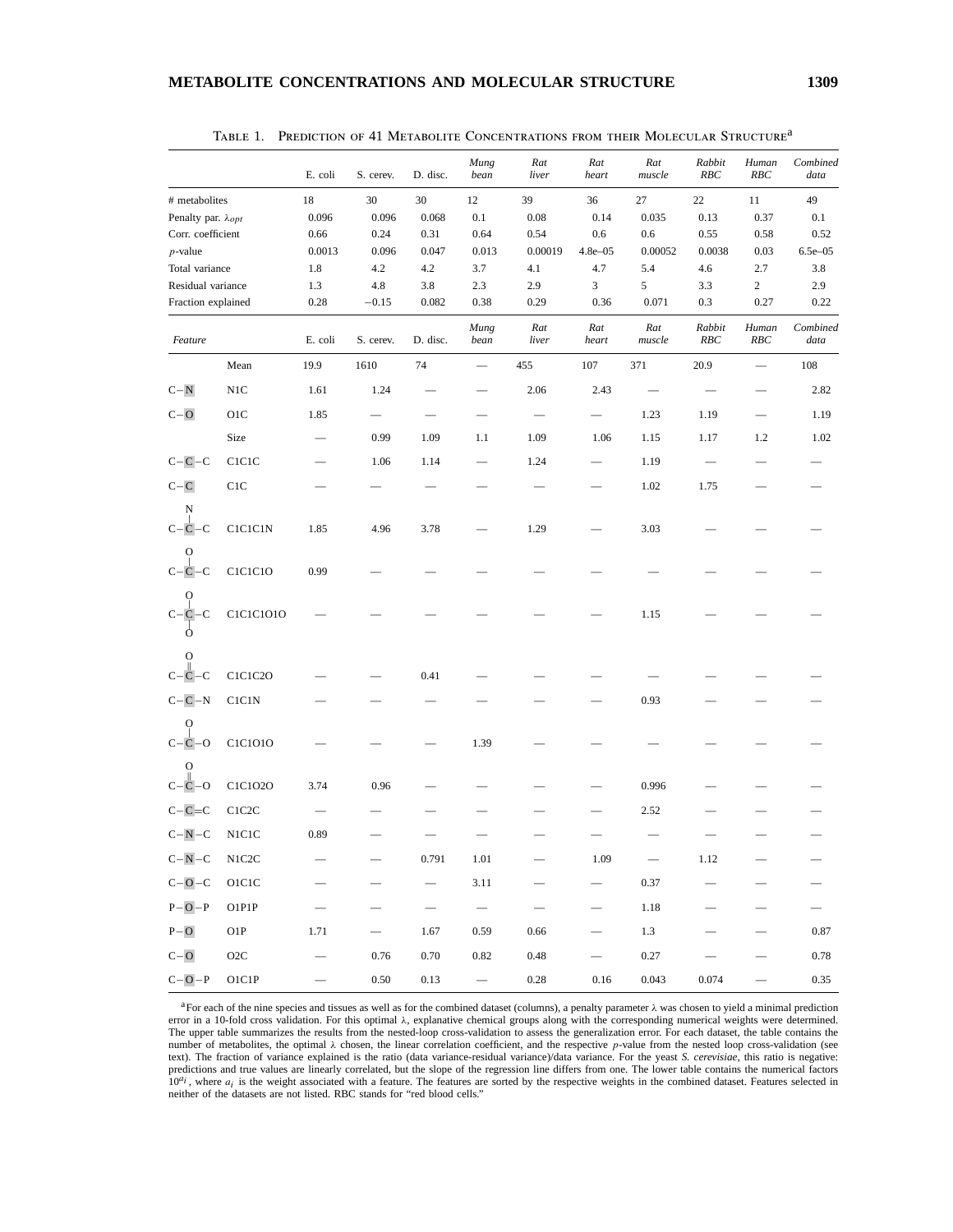|  | TABLE 2. PREPROCESSED CONCENTRATION DATA <sup>a</sup> |  |
|--|-------------------------------------------------------|--|
|  |                                                       |  |

|                                        | E. coli                  | S. cerev.                | D. disc.                 | Mung<br>bean             | Rat<br>liver             | Rat<br>heart             | Rat<br>muscle            | Rabbit<br>RBC            | Human<br>RBC             | Combined<br>data |
|----------------------------------------|--------------------------|--------------------------|--------------------------|--------------------------|--------------------------|--------------------------|--------------------------|--------------------------|--------------------------|------------------|
| 2-Phospho-D-glycerate                  |                          | 679.71                   |                          |                          | 49                       | 12.124                   | 5                        | 5                        | 7                        | 16.647           |
| 3-Phospho-D-glycerate                  | $\overline{\phantom{0}}$ | 161.25                   | $\overline{\phantom{0}}$ | $\overline{\phantom{0}}$ | 410                      | 26                       | 43.818                   | 46                       | 48                       | 60.713           |
| 6-Phospho-D-gluconate                  |                          | 173.21                   | 18                       | 0.4                      | 27                       |                          |                          | 7.5                      | $\overline{\phantom{0}}$ | 13.846           |
| ADP                                    | 823                      | 644.98                   | 200                      |                          | 1700                     | 1063.9                   | 1059                     | 500                      | 126                      | 410.2            |
| ADPglucose                             |                          | $\qquad \qquad$          |                          | 200                      |                          |                          |                          |                          | $\overline{\phantom{0}}$ | 1226.6           |
| AMP                                    | 151                      | 225.83                   |                          | 10.9                     | $\overline{\phantom{0}}$ | 123                      |                          | 60                       | 50                       | 80.747           |
| <b>ATP</b>                             | 2641                     | 1445.7                   | 700                      | 10.9                     | 3535                     | 2366.4                   | 3075                     | 1700                     | 1130                     | 1041.3           |
| Acetyl-CoA                             | 350                      |                          | 12                       |                          | 39                       | 9.6                      | 1.3                      |                          |                          | 11.218           |
| Citrate                                | 12990                    | 700                      | 60                       | $\overline{\phantom{0}}$ | 375                      | 164.59                   | $\overline{\phantom{0}}$ | 138                      |                          | 217.07           |
| CoA                                    |                          | -                        | -                        | -                        | 187.35                   | 58.652                   | 1.7                      | -                        |                          | 19.642           |
| D-Erythrose 4-phosphate                | $\overline{\phantom{0}}$ | $\overline{\phantom{0}}$ | $\overline{\phantom{0}}$ | 1.8                      |                          | ▃                        | $\overline{\phantom{0}}$ |                          |                          | 11.039           |
| D-Fructose 1,6-bisphosphate            | 1900                     | 2765.9                   | 50                       | $\overline{\phantom{0}}$ | 29.95                    | 8.5                      | 46                       | $\overline{7}$           | 5                        | 36.235           |
| D-Fructose 6-phosphate                 | $\overline{\phantom{0}}$ | 650                      | 71                       | 8.4                      | 86.603                   | 19                       | 362                      | 11                       | 11                       | 60.252           |
| D-Glucose                              |                          | $\overline{\phantom{0}}$ | 500                      | $\qquad \qquad$          | 10029                    | 762                      | 2377                     | 6170                     |                          | 2229.7           |
| D-Glucose 1-phosphate                  |                          | 100                      | 20                       |                          | 16                       | 36                       | 65                       | 6                        |                          | 19.784           |
| D-Glucose 6-phosphate                  | 801                      | 2300                     | 216                      | 36                       | 256.13                   | 136                      | 1033                     | 62                       | 27                       | 211.94           |
| D-Ribose 5-phosphate                   |                          |                          | 26                       | 4.4                      |                          |                          |                          | $\overline{\phantom{0}}$ |                          | 41.432           |
| D-Ribulose 5-phosphate                 |                          |                          | 24                       | 0.7                      |                          |                          |                          | 120                      |                          | 40.948           |
| D-Xylulose 5-phosphate                 | $\overline{\phantom{0}}$ | $\overline{\phantom{0}}$ | 14                       |                          | $\overline{\phantom{0}}$ | $\overline{\phantom{0}}$ | $\overline{\phantom{0}}$ |                          | $\overline{\phantom{0}}$ | 14.072           |
|                                        | 203                      | 330                      | 100                      | 0.7                      | 44.721                   | 12                       | 42.895                   | 10                       | 12                       | 28.637           |
| Dihydroxyacetone phosphate<br>Fumarate |                          |                          |                          |                          | 108                      | 105                      |                          |                          |                          |                  |
| <b>GTP</b>                             | 700                      |                          | 30                       | $\overline{\phantom{0}}$ |                          |                          | $\overline{\phantom{0}}$ | 230                      | $\overline{\phantom{0}}$ | 56.958<br>217.57 |
|                                        |                          |                          | $\overline{\phantom{0}}$ |                          |                          | -                        |                          |                          |                          |                  |
| Glyceraldehyde 3-phosphate             | $\overline{\phantom{a}}$ | 692.82                   | 10                       | 0.6                      | 16                       | 3                        | 21                       | 3                        | $\overline{4}$           | 11.531           |
| Glycerol-3-phosphate                   | 195                      |                          | $\overline{\phantom{0}}$ |                          | 451.69                   | 78                       | 168                      | $\overline{\phantom{0}}$ | $\overline{\phantom{0}}$ | 93.733           |
| Glycogen                               | $\overline{\phantom{0}}$ |                          | 3420                     | $\overline{\phantom{0}}$ | 36700                    | 633                      | 1500                     | -                        |                          | 2821.8           |
| Isocitrate                             |                          |                          |                          |                          | 29                       | 34                       |                          |                          |                          | 20.363           |
| L-Alanine                              |                          | 13229                    | 970                      | $\overline{\phantom{0}}$ | 1467.9                   | 1563.1                   | $\overline{\phantom{0}}$ | $\overline{\phantom{a}}$ |                          | 1222.8           |
| L-Arginine                             | $\overline{\phantom{0}}$ | 18000                    | $\qquad \qquad$          |                          | $\overline{\phantom{0}}$ | 394                      | -                        | $\overline{\phantom{a}}$ |                          | 1052.4           |
| L-Asparagine                           | 776.79                   | 6245                     | 370                      |                          | 1354.2                   | 2166.9                   |                          |                          |                          | 578.5            |
| L-Citrulline                           |                          | 5000                     |                          |                          |                          |                          |                          | $\overline{\phantom{0}}$ | $\overline{\phantom{0}}$ | 1070.3           |
| L-Glutamic acid                        | 17363                    | 22913                    | 1200                     |                          | 3480                     | 5267.6                   | 2067                     |                          | $\overline{\phantom{0}}$ | 2443.9           |
| L-Glutamine                            |                          | 22913                    |                          | –                        | 6090.9                   | 4786                     |                          |                          | -                        | 3418.4           |
| L-Lactate                              |                          |                          |                          |                          | 2340                     | 4790                     | 4221.6                   | 3810                     |                          | 3411.8           |
| L-Lysine                               |                          |                          |                          |                          | $\overline{\phantom{0}}$ | 721                      |                          |                          |                          | 642.98           |
| L-Ornithine                            |                          | 7000                     |                          |                          |                          |                          |                          | -                        |                          | 1498.4           |
| L-Serine                               |                          |                          |                          |                          | 3708                     | 344                      |                          | -                        | $\overline{\phantom{0}}$ | 732.39           |
| Malate                                 | 1184.5                   | $\overline{\phantom{0}}$ | 208                      | $\overline{\phantom{0}}$ | 491                      | 268.33                   | 129                      | $\overline{\phantom{0}}$ | $\overline{\phantom{0}}$ | 205.22           |
| NAD                                    | 1615.5                   | 1264.9                   | 25                       |                          | 1097                     | 426                      | 310                      |                          |                          | 210.57           |
| <b>NADP</b>                            |                          | 54.772                   | 25                       |                          | 97                       | 5.8                      |                          | 22                       | $\overline{\phantom{0}}$ | 18.817           |
| <b>NADPH</b>                           |                          | 86.603                   | 30                       |                          | 433                      | 120                      |                          | $\overline{\phantom{0}}$ |                          | 56.582           |
| NH <sub>3</sub>                        |                          | 30000                    | $\overline{\phantom{0}}$ |                          | 678                      |                          | 349                      | –                        |                          | 718.69           |
| Oxaloacetate                           | $\overline{\phantom{0}}$ | 50                       | $\overline{\phantom{0}}$ |                          | 10                       | $\overline{\phantom{0}}$ | 26                       |                          |                          | 5.4127           |
| Phosphate                              |                          | 22000                    | 9486.8                   |                          | 5251.5                   | 4250                     | 5500                     | 50                       |                          | 2355.9           |
| Phosphoenolpyruvate                    | 165.23                   | 30                       | -                        | $\qquad \qquad$          | 143                      | $\overline{4}$           | 8                        | 10                       | 12                       | 14.447           |
| Pyrophosphate                          |                          |                          |                          |                          | 17.55                    |                          |                          |                          |                          | 7.9234           |
| Pyruvate                               | 390                      | 1600                     | 60                       |                          | 187                      | 100.7                    | 56                       | 90                       |                          | 96.251           |
| Succinate                              |                          | $\overline{\phantom{0}}$ | 1670                     | $\overline{\phantom{0}}$ | 1068                     | 496                      |                          |                          |                          | 783.25           |
| Uridine diophosphate glucose           | 1299                     | 300                      | 330                      |                          | 330                      |                          | 43                       | 50                       |                          | 110.1            |
| alpha-Ketoglutaric acid                | 476                      | 1000                     | 10                       |                          | 202                      | 100.05                   | 78                       |                          |                          | 66.741           |
| Geom. mean                             | 871.6                    | 1051                     | 106.9                    | 8.6                      | 349                      | 126.8                    | 146.6                    | 76.6                     | 49.2                     |                  |

<sup>a</sup>The data shown are based on the concentrations  $(\mu M)$  as published in Albe *et al.* (1990). For some metabolites, ranges for the values were given. In these cases, we used the geometric mean or the upper bound (see main text). The molecules are named according to the LIGAND database (Kanehisa<br>et al., 2002). RBC stands for "red blood cells." The values for the combined da explained in the main text.

where the column vector  $\mathbf{y} = (y_1, \ldots, y_N)^T$  contains the concentrations, while the matrix **X** contains the feature vectors  $\mathbf{x}_i$  as its rows. The second term stems from a lasso (L<sub>1</sub>) prior on the weight vector and penalizes nonzero elements of **a** (see Hastie *et al.* [2001]). By the choice of the penalty parameter  $\lambda$ , one can control the number of explanative features to be selected (termed here "relevant features"). To compute the weight vector, we use the algorithm from Öjelund *et al.* (2001), which can be downloaded as a matlab file at *www.imm.dtu.dk/*∼*hoe/files/lasso.m*.

The predictive power of the model was measured by 10-fold cross-validation: given a fixed penalty parameter  $\lambda$ , the model is fitted to all data, except for a small test set containing about one tenth of the metabolites. By repreating this procedure for different test sets, we assess the mean square difference between predictions and true values for all metabolites. We can then choose an optimal penalty parameter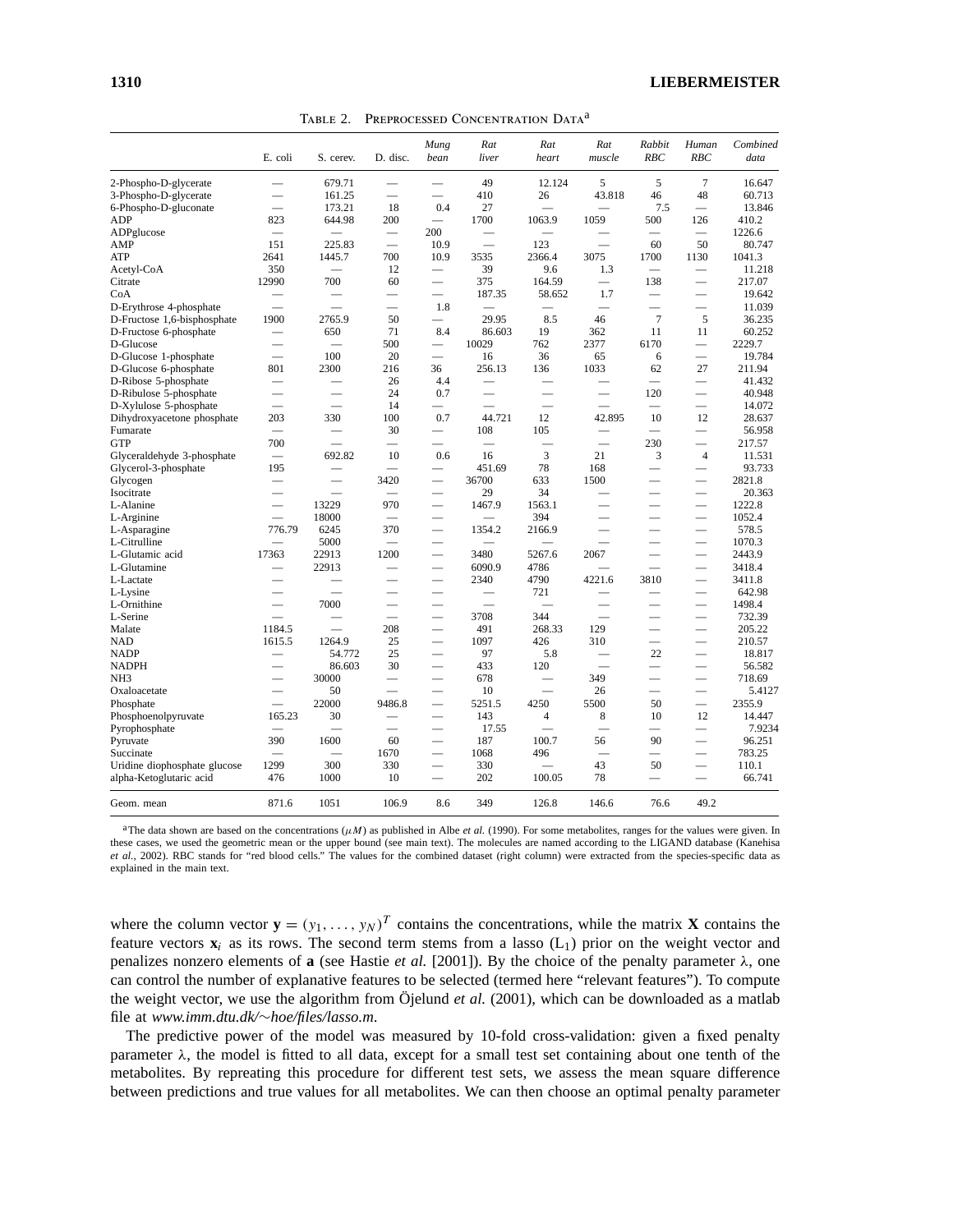

**FIG. 1.** Molecular structure of asparagine. **Left:** Two-dimensional structure. Hydrogen atoms, shown by small letters (H) are not considered in the analysis. **Right:** List of atomic neighborhoods in asparagine with the count numbers shown in brackets. The neighborhood C1C1N2O (box) of one carbon atom is highlighted in the scheme on the left. The feature vector (right) of asparagine contains the count numbers for all neighborhoods that appear in at least two of the metabolites under study.

to minimize this mean square prediction error. To study whether the entire procedure, including the optimization of  $\lambda$ , generalizes well on our data, we perform a nested-loop cross-validation: in a second level of (leave-one-out) cross-validation, the whole fitting (including optimization of  $\lambda$  by cross-validation) is done for the dataset without a certain metabolite  $i$ , leading to a prediction for this metabolite.

## **3. RESULTS**

The results for the different cell types and the combined data are summarized in Table 1. For each dataset (column), the numbers denote the factors  $10^{a_i}$ , where  $a_i$  is the weight for the i<sup>th</sup> feature. In most datasets, larger molecules tend to show higher concentrations: for each atom in the molecule, the concentration is increased once by a factor larger than 1. In the combined dataset, only 5 out of the 37 atomic configurations appear as relevant: we found a positive effect for the amino group (N-C) and the hydroxyl (alcohol) group (O-C). Concentrations are decreased by (O-P) and (C-O-P) appearing in the phosphate group, and the carbonyl (aldehyde or ketone) group (O=C). In three of the individual datasets, however, the O-P group showed the opposite effect, contributing to higher concentrations.

Figure 2 shows how the model predictions generalize on the combined data: true (preprocessed) concentrations are compared to predictions from nested-loop cross-validation (see methods). The linear correlation between true and predicted values is about 0.52, with a p-value for nonzero correlation of about 6.5 ·  $10^{-5}$ (t-test against the null hypothesis of Gaussian data without linear dependence). About 22% of the data variance (for the logarithmic concentrations) is captured by this model with relatively simple molecular descriptors.

### **4. DISCUSSION**

Today, one of the main obstacles in mathematical modeling of cells is the lack of parameter values. For large-scale modeling, even rough estimates of typical physiological metabolite concentrations can be helpful. Here we explored the hypothesis that the chemical structure has an influence on physiological metabolite concentrations—which would QSPR turn into a tool to improve estimates of metabolite concentrations.

A crucial point in learning quantitative structure-property relations is the choice of the molecule features: our linear model, applied to logarithmic concentrations, assumes that each time a certain chemical group occurs, the physiological concentration changes by a certain factor. No interactive effects between the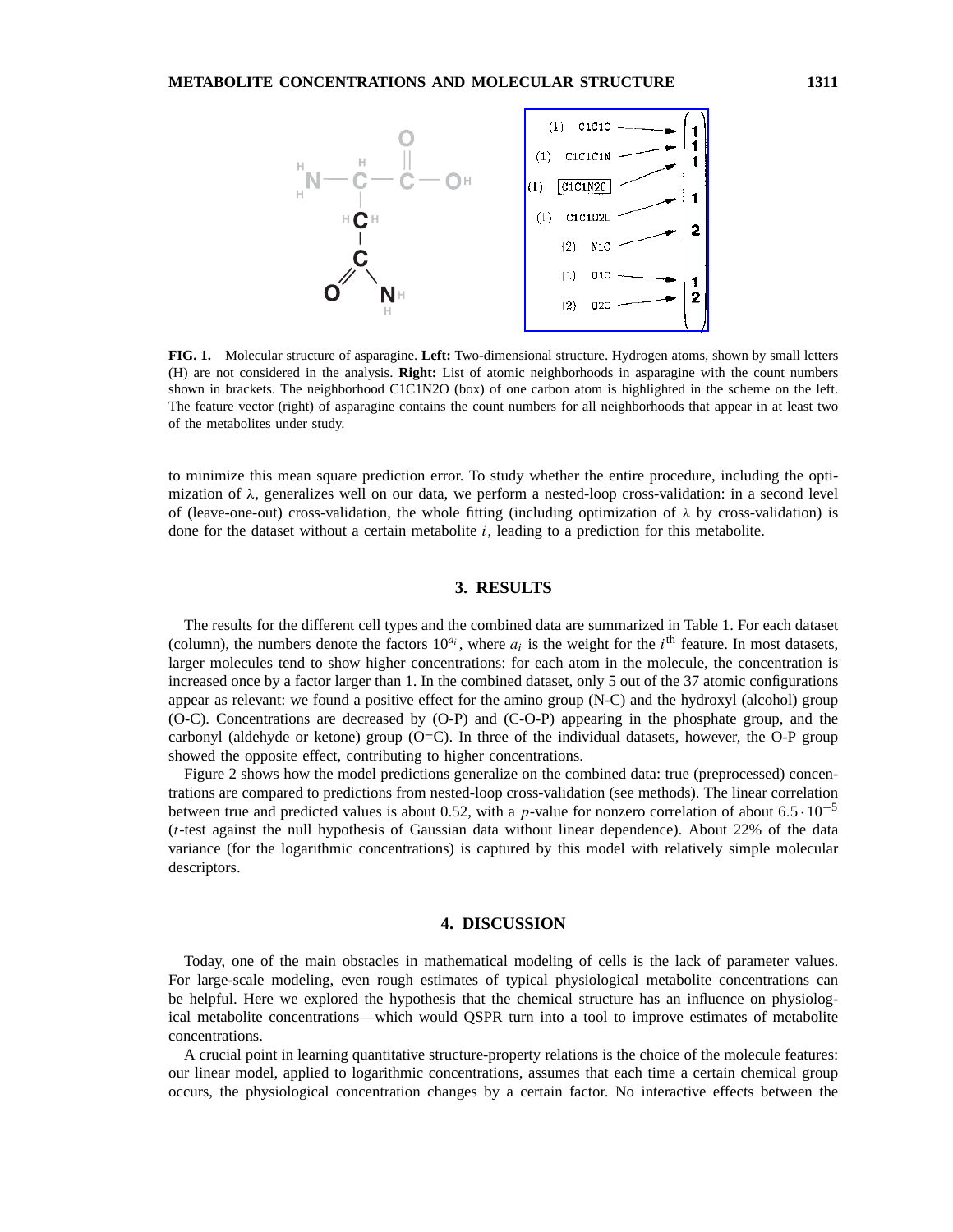| <b>070101014</b>   |                       |                       |                           |                 | $\overline{N}$ $\overline{N}$ $\overline{N}$ |     |            | $\cdot$ m m $\circ$ m $\text{--}$ m $\cdot$                                                                   |         |        |                         |                                       |                        | - ○ ・          |                       |                        |                      |                        |                        |                            | - ⊂ ന                                       |         |
|--------------------|-----------------------|-----------------------|---------------------------|-----------------|----------------------------------------------|-----|------------|---------------------------------------------------------------------------------------------------------------|---------|--------|-------------------------|---------------------------------------|------------------------|----------------|-----------------------|------------------------|----------------------|------------------------|------------------------|----------------------------|---------------------------------------------|---------|
| dZO                |                       |                       |                           |                 |                                              |     |            | m, m                                                                                                          |         | $\sim$ |                         |                                       |                        |                |                       |                        |                      |                        |                        |                            |                                             |         |
| OTC                |                       |                       |                           |                 |                                              |     |            | 0000001-00000                                                                                                 |         |        |                         |                                       |                        |                |                       |                        | $\circ$              |                        |                        |                            | $\sim$                                      |         |
| didio              |                       | $\circ$               |                           |                 |                                              |     |            |                                                                                                               |         |        |                         |                                       |                        |                |                       |                        |                      |                        |                        |                            | 000                                         |         |
|                    |                       |                       |                           |                 |                                              |     |            | a a a wa a a 400 da 400 da 400 da 400 da 400 da 400 da 400 da 41 da 42 da 43 da 44 da 45 da 46 da 47 da 48 da |         |        |                         |                                       |                        |                |                       |                        |                      |                        |                        |                            |                                             |         |
| dIO                |                       |                       |                           |                 |                                              |     |            | - - - - - - - -                                                                                               |         |        |                         |                                       |                        |                |                       |                        |                      |                        |                        |                            |                                             |         |
| OICIP              | $\circ\circ$          |                       | $\circ$                   |                 |                                              |     |            | $-0$ $-0$ $-$                                                                                                 |         |        |                         |                                       |                        |                |                       |                        |                      |                        |                        | $\circ$ $\circ$ $\circ$    |                                             |         |
| OICIC              |                       |                       |                           |                 |                                              |     |            |                                                                                                               |         |        |                         |                                       |                        |                |                       |                        |                      |                        |                        |                            | a a w a w a a a a a a w 4 w 4 4 w w w 4 w a |         |
| OIO                |                       |                       |                           |                 |                                              |     |            |                                                                                                               |         |        |                         |                                       |                        |                |                       |                        |                      |                        |                        |                            | 000mmmmm0m000000000000                      |         |
| <b>ZICZC</b>       |                       |                       |                           |                 |                                              |     |            |                                                                                                               |         |        |                         |                                       |                        |                |                       |                        |                      |                        |                        |                            |                                             |         |
| <b>ZICJCSC</b>     | $\circ \circ \circ$   |                       |                           |                 |                                              |     |            |                                                                                                               |         |        |                         |                                       |                        |                |                       |                        |                      |                        |                        |                            |                                             |         |
| <b>MICICIC</b>     |                       |                       |                           |                 |                                              |     |            |                                                                                                               |         |        |                         |                                       |                        |                |                       |                        |                      |                        |                        |                            |                                             |         |
| OIOIN              | $\circ$ $\circ$       |                       |                           |                 |                                              |     |            | 000000000000000000                                                                                            |         |        |                         |                                       |                        |                |                       |                        |                      |                        |                        |                            |                                             |         |
| ЭIN                |                       |                       |                           |                 |                                              |     |            |                                                                                                               |         |        |                         |                                       |                        |                |                       |                        |                      |                        |                        |                            |                                             |         |
| <b>CINZN</b>       |                       |                       |                           |                 |                                              |     |            |                                                                                                               |         |        |                         |                                       |                        |                |                       |                        |                      |                        |                        |                            |                                             |         |
| CINJC              |                       |                       |                           |                 |                                              |     |            |                                                                                                               |         |        |                         |                                       |                        |                |                       |                        |                      |                        |                        |                            |                                             |         |
| <b>CININIO</b>     |                       |                       |                           |                 |                                              |     |            |                                                                                                               |         |        |                         |                                       |                        |                |                       |                        |                      |                        |                        |                            |                                             |         |
| <b>NZNINIO</b>     |                       |                       |                           |                 |                                              |     |            |                                                                                                               |         |        |                         |                                       |                        |                |                       |                        |                      |                        |                        |                            |                                             |         |
| CININIO            |                       |                       | $\circ \circ \circ \cdot$ |                 |                                              |     |            |                                                                                                               |         |        |                         |                                       |                        |                |                       |                        |                      |                        |                        |                            | - 0 0 0 0 0 0 0 0 0 0 0 0 0 0               |         |
| CIC <sub>2</sub> O |                       |                       |                           |                 |                                              |     |            |                                                                                                               |         |        |                         |                                       |                        |                |                       |                        |                      |                        |                        |                            |                                             |         |
| CICSN              |                       |                       |                           |                 |                                              |     |            |                                                                                                               |         |        |                         |                                       |                        |                |                       |                        |                      |                        |                        |                            |                                             |         |
| CICZC              |                       |                       |                           |                 |                                              |     |            |                                                                                                               |         |        |                         |                                       |                        |                |                       |                        |                      |                        |                        |                            |                                             |         |
| CICIS              |                       |                       |                           |                 |                                              |     |            |                                                                                                               |         |        |                         |                                       |                        |                |                       |                        |                      |                        |                        |                            |                                             |         |
| <b>CICIO2O</b>     |                       |                       |                           |                 |                                              |     |            |                                                                                                               |         |        |                         |                                       |                        |                |                       |                        |                      |                        |                        |                            | 000m00000000000m0                           |         |
| CICIOIO            |                       |                       |                           |                 |                                              |     |            |                                                                                                               |         |        |                         |                                       |                        |                |                       |                        |                      |                        |                        |                            | . 0 0 0 0 0                                 |         |
| CICIO              |                       |                       |                           |                 |                                              |     |            | a--aoa-aa-                                                                                                    |         |        |                         |                                       |                        |                |                       | $  \sim$ $\sim$ $\sim$ |                      |                        |                        |                            |                                             |         |
| <b>CICIN30</b>     |                       |                       |                           |                 |                                              |     |            |                                                                                                               |         |        |                         |                                       |                        |                |                       |                        |                      |                        |                        |                            |                                             |         |
| CICINZN            | $\circ$ $\circ$       |                       |                           |                 |                                              |     |            |                                                                                                               |         |        |                         |                                       |                        |                |                       |                        |                      |                        |                        |                            | 。 - - - - - - - - - - - - - -               |         |
| CICINJC            |                       | 000                   |                           |                 |                                              |     |            |                                                                                                               |         |        |                         |                                       |                        |                |                       |                        |                      |                        |                        |                            | 。 - - - - - - - - - - - - - -               |         |
| CICINIO            | 000                   |                       |                           |                 |                                              |     |            |                                                                                                               |         |        |                         | 。 - - - - - - - - - - - - -           |                        |                |                       |                        |                      |                        |                        |                            |                                             |         |
| CICIN              | $\circ$ $\circ$       |                       | $\circ$                   | $\circ$ $\circ$ |                                              |     |            |                                                                                                               |         |        |                         |                                       |                        |                |                       |                        |                      |                        |                        |                            | 00N0N000000000000                           |         |
|                    | $\circ$ $\circ$       |                       | ⊝                         | $\circ$         | ⊝                                            |     |            | $\circ \circ \circ \circ \circ$                                                                               |         |        |                         | $\circ \circ \circ \circ \circ \circ$ |                        |                |                       |                        | $\circ$              |                        |                        |                            | $\circ$                                     | $\circ$ |
| CICICZO            |                       |                       |                           |                 |                                              |     |            |                                                                                                               |         |        |                         |                                       |                        |                |                       |                        |                      |                        |                        |                            |                                             | ⊝       |
| CICICZC            |                       |                       |                           |                 |                                              |     |            |                                                                                                               |         |        |                         |                                       |                        |                |                       |                        |                      |                        |                        |                            |                                             | $\circ$ |
| 010101010          |                       |                       |                           |                 |                                              |     |            |                                                                                                               |         |        |                         |                                       |                        |                |                       |                        |                      |                        |                        |                            | ○                                           |         |
| CICICIO            |                       |                       |                           |                 |                                              |     |            |                                                                                                               |         |        |                         |                                       |                        |                |                       |                        |                      |                        |                        |                            |                                             |         |
| CICICIN            |                       |                       |                           |                 |                                              |     |            |                                                                                                               |         |        |                         |                                       |                        |                |                       |                        |                      |                        |                        |                            |                                             |         |
| CICICICIC          |                       |                       |                           |                 |                                              |     |            |                                                                                                               |         |        |                         |                                       |                        |                |                       |                        |                      |                        |                        |                            |                                             |         |
| CICIC              |                       |                       |                           |                 |                                              |     |            |                                                                                                               |         |        |                         |                                       |                        |                |                       |                        |                      |                        |                        |                            |                                             |         |
| CIC                |                       |                       |                           |                 |                                              |     |            |                                                                                                               |         |        |                         |                                       |                        |                |                       |                        |                      |                        |                        |                            |                                             |         |
| əzig               |                       |                       |                           |                 |                                              |     |            |                                                                                                               |         | ≆      | $\bar{\omega}$          | ನ                                     | ≌                      | $\bar{\omega}$ | ≌                     | ≌                      |                      |                        |                        |                            |                                             | ≈       |
| uvə <sub>W</sub>   |                       |                       |                           |                 |                                              |     |            |                                                                                                               |         |        |                         |                                       |                        |                |                       |                        |                      |                        |                        |                            |                                             |         |
|                    |                       |                       |                           |                 |                                              |     |            |                                                                                                               |         |        |                         |                                       |                        |                |                       |                        |                      |                        |                        |                            |                                             |         |
|                    |                       |                       |                           |                 |                                              |     |            |                                                                                                               |         |        |                         |                                       |                        |                |                       |                        |                      |                        |                        |                            |                                             |         |
|                    |                       |                       |                           |                 |                                              |     |            |                                                                                                               |         |        |                         |                                       |                        |                |                       |                        |                      |                        |                        |                            |                                             |         |
|                    |                       |                       |                           |                 |                                              |     |            |                                                                                                               |         |        |                         |                                       |                        |                |                       |                        |                      |                        |                        |                            |                                             |         |
|                    |                       |                       |                           |                 |                                              |     |            |                                                                                                               |         |        |                         |                                       |                        |                |                       |                        |                      |                        |                        |                            |                                             |         |
|                    | 2-Phospho-D-glycerate | 3-Phospho-D-glycerate | 6-Phospho-D-gluconate     |                 | ADPglucose                                   |     |            | Acetyl-CoA                                                                                                    |         |        | D-Erythrose 4-phosphate | D-Fructose 1,6-bisphosphate           | D-Fructose 6-phosphate | D-Glucose      | D-Glucose 1-phosphate | D-Glucose 6-phosphate  | D-Ribose 5-phosphate | D-Ribulose 5-phosphate | D-Xylulose 5-phosphate | Dihydroxyacetone phosphate |                                             |         |
|                    |                       |                       |                           | ADP             |                                              | AMP | <b>ATP</b> |                                                                                                               | Citrate | රි     |                         |                                       |                        |                |                       |                        |                      |                        |                        |                            | Fumarate                                    | Ê       |
|                    |                       |                       |                           |                 |                                              |     |            |                                                                                                               |         |        |                         |                                       |                        |                |                       |                        |                      |                        |                        |                            |                                             |         |

Table 3. Feature Matrix X for All Molecules Considered in This studya

TABLE 3. FEATURE MATRIX  $X$  for All MOLECULES CONSIDERED IN THIS STUDY<sup>4</sup>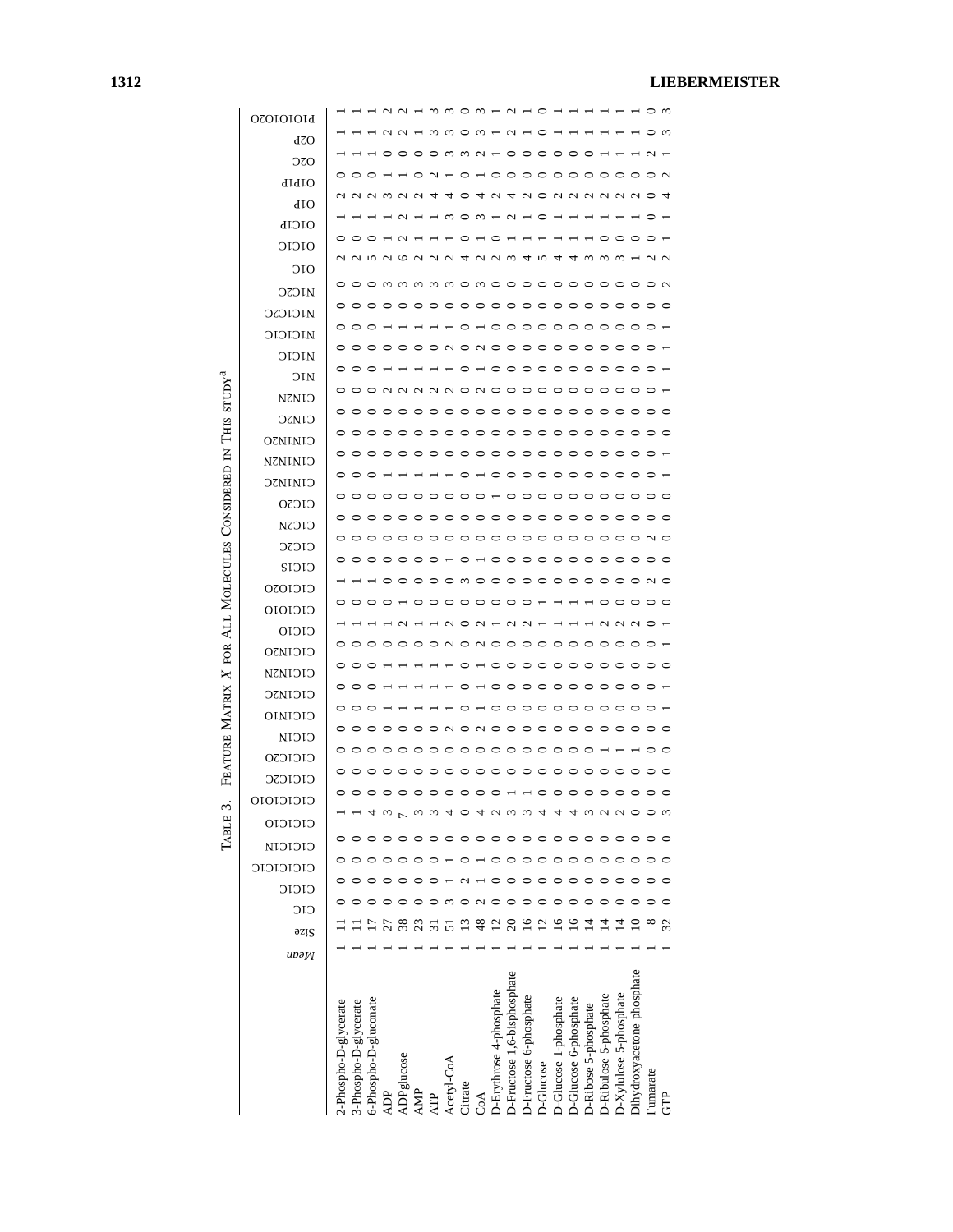| Glyceraldehyde 3-phosphate                                                                                                          |                          |  |   | $\circ$         |         |         |   | ○           | ⊂       | ⊂                                                  |                                                                                                                                                                                                                                                                                                                                  | ⊂       | ⊂               | 0       | 0        |         |   | ○       |         |         | ○                      | ⊂             |         | ⊂       |                                                                                                                                       | ∊        |                   |               |                   | $\mathbf{\sim}$ | ⊂                  |        |               |
|-------------------------------------------------------------------------------------------------------------------------------------|--------------------------|--|---|-----------------|---------|---------|---|-------------|---------|----------------------------------------------------|----------------------------------------------------------------------------------------------------------------------------------------------------------------------------------------------------------------------------------------------------------------------------------------------------------------------------------|---------|-----------------|---------|----------|---------|---|---------|---------|---------|------------------------|---------------|---------|---------|---------------------------------------------------------------------------------------------------------------------------------------|----------|-------------------|---------------|-------------------|-----------------|--------------------|--------|---------------|
| Glycerol-3-phosphate                                                                                                                |                          |  |   | $\circ$         | っ       | っ       |   | ○           | っ       | ○                                                  | $\sim$                                                                                                                                                                                                                                                                                                                           | っ       |                 | $\circ$ | $\circ$  |         |   | $\circ$ | っ       | っ       | ○                      |               |         | $\circ$ | っ                                                                                                                                     |          | $\mathcal{L}$     |               |                   | $\sim$          | ᅌ                  |        |               |
| Glycogen                                                                                                                            | 45                       |  |   | $\circ$         | ○       | っ       | ⊂ | ○           | っ       | ○                                                  | 4                                                                                                                                                                                                                                                                                                                                | 甘       |                 |         | っ        | ○       |   | $\circ$ | $\circ$ | っ       | ○                      |               |         |         | っ                                                                                                                                     |          | ₫                 | ↽             |                   |                 | ⊂<br>ᅌ             |        | ○             |
| Isocitrate                                                                                                                          |                          |  |   | $\circ$         | っ       | っ       |   | ᅌ           | ⊂       | ⊂<br>○                                             | $\circ$                                                                                                                                                                                                                                                                                                                          | っ       | $\sim$          | ○       | っ        | っ       |   | $\circ$ | $\circ$ | っ       | ○                      | ○             | ⊂       | ⊂       | $\circ$                                                                                                                               |          | 4                 | ○             | ⊂                 | ⊂               | $\sim$<br>$\circ$  |        | ᅌ             |
| L-Alanine                                                                                                                           |                          |  |   |                 |         |         |   | ○           |         | ⊂<br>⊂                                             | ᅌ                                                                                                                                                                                                                                                                                                                                | ○       |                 | ○       | ○        | ○       |   | $\circ$ |         | ○       | ○<br>⊂                 |               |         | ⊂       | ᅌ                                                                                                                                     |          |                   | ○             |                   | ⊂               | ᅌ                  |        | ᅌ             |
| L-Arginine                                                                                                                          |                          |  |   | $\circ$ $\circ$ | ○       | っ       |   | $\circ$     | ○       | ≏<br>⊂                                             | $\circ$                                                                                                                                                                                                                                                                                                                          | ⊂       |                 | ○       | っ        | ○       |   | $\circ$ |         | っ       | ⊂<br>≏                 | $\sim$ $\sim$ |         | ≏       | $\circ$                                                                                                                               | ⊂        |                   | $\circ$       | ○                 | ≏               | $\circ$            |        | ᅌ             |
| L-Asparagine                                                                                                                        |                          |  |   |                 | ⊂       | ○       |   | ⊂           | ⊂       | ⊂                                                  | ⊂                                                                                                                                                                                                                                                                                                                                | ⊂       |                 | ⊂       | ○        | ○       |   | $\circ$ | ○       | ○       | ⊂<br>⊂                 |               | ⊂       | ⊂       | ⊂                                                                                                                                     | ⊂        |                   | ⊂             | ⊂                 | ⊂               | $\sim$<br>っ        |        | $\circ$       |
| L-Citrulline                                                                                                                        |                          |  |   | $\circ$         | ○       | っ       |   | ○           | ○       | ≏<br>○                                             | っ                                                                                                                                                                                                                                                                                                                                | $\circ$ |                 | $\circ$ | っ        | っ       |   | $\circ$ | $\circ$ |         | ○<br>≏                 | $\mathbf{C}$  |         | ≏       | っ                                                                                                                                     | ○        |                   | $\circ$       | っ                 | ≏               | $\sim$ $\sim$<br>っ |        | $\circ$       |
| L-Glutamic acid                                                                                                                     |                          |  |   | $\circ$         | ○       | っ       | ⌒ | っ           | ○       | ⊂<br>⊂                                             | っ                                                                                                                                                                                                                                                                                                                                | $\circ$ | с               | $\circ$ | $\circ$  | $\circ$ | ⊂ | $\circ$ | ○       | っ       | ○<br>○                 |               | ⊂       | ⊂       | っ                                                                                                                                     | ⊂        | $\mathbf{\Omega}$ | ○             | ○                 | ⊂               | っ                  |        | $\circ$       |
| L-Glutanine                                                                                                                         |                          |  |   | $\circ$         | $\circ$ | $\circ$ | ○ | ᅌ           | $\circ$ | ᅌ                                                  | ᅌ                                                                                                                                                                                                                                                                                                                                | っ       |                 | $\circ$ | $\circ$  | $\circ$ |   | $\circ$ | $\circ$ | ᅌ       | ᅌ<br>ᅌ                 | $\sim$        | $\circ$ | ᅌ       | っ                                                                                                                                     | $\circ$  |                   | $\circ$       | ᅌ                 | $\circ$         | $\sim$<br>ᅌ        |        | $\circ$       |
| L-Lactate                                                                                                                           | ∘                        |  |   | $\circ$         | っ       | ○       | ⊂ | ⊂           | っ       | $\circ$<br>⊂                                       | $\circ$                                                                                                                                                                                                                                                                                                                          | っ       |                 | $\circ$ | $\circ$  | $\circ$ | っ | $\circ$ | $\circ$ | $\circ$ | ⊂<br>⊂                 |               | ○       | $\circ$ | $\circ$                                                                                                                               | $\circ$  | $\sim$            | $\circ$       | ○                 | $\circ$         | $\circ$            |        | $\circ$       |
| L-Lysine                                                                                                                            |                          |  |   | $\circ$         | $\circ$ | ᅌ       |   | $\circ$     | $\circ$ | ᅌ<br>ᅌ                                             | $\circ$                                                                                                                                                                                                                                                                                                                          | ○       |                 | $\circ$ | $\circ$  | $\circ$ | ○ | $\circ$ | $\circ$ | ᅌ       | ○<br>○                 | $\sim$ $\sim$ | っ       | っ       | $\circ$                                                                                                                               | $\circ$  |                   | $\circ$       | ᅌ                 | ᅌ               | $\circ$            |        | $\circ$       |
| L-Ornithine                                                                                                                         |                          |  |   | $\circ$         | $\circ$ | $\circ$ |   | $\circ$     | $\circ$ | $\circ$<br>$\circ$                                 | $\circ$                                                                                                                                                                                                                                                                                                                          | ○       |                 | $\circ$ | $\circ$  | $\circ$ | っ | $\circ$ | $\circ$ | $\circ$ | $\circ$<br>$\circ$     |               | $\circ$ | $\circ$ | $\circ$                                                                                                                               | ⊂        |                   | $\circ$       | $\circ$           | $\circ$         | $\circ$            |        | $\circ$       |
| L-Serine                                                                                                                            |                          |  |   | $\circ$         | $\circ$ | っ       | ⊂ | $\circ$     | っ       | ⊂<br>$\circ$                                       |                                                                                                                                                                                                                                                                                                                                  | ⊂       |                 | $\circ$ | $\circ$  | $\circ$ | ○ | $\circ$ | $\circ$ | $\circ$ | $\circ$<br>⊂           |               | ⊂       | ⊂       | ⊂                                                                                                                                     | ○        | $\omega$ $\omega$ | ○             | っ                 | $\circ$         | ⊂                  |        | $\circ$       |
| Malate                                                                                                                              |                          |  |   | $\circ$         | ○       | $\circ$ | ≏ | $\circ$     | $\circ$ | ○<br>っ                                             | $\circ$                                                                                                                                                                                                                                                                                                                          | $\circ$ | C<br>↘          | $\circ$ | $\circ$  | $\circ$ | っ | $\circ$ | $\circ$ | $\circ$ | $\circ$<br>⊂           | $\circ$       | $\circ$ | $\circ$ | ○                                                                                                                                     | っ        |                   | $\circ$       | $\circ$           | $\circ$         | $\sim$<br>っ        |        | ᅌ             |
| <b>NAD</b>                                                                                                                          |                          |  |   | $\circ$         |         | っ       | ⊂ | $\sim$      |         |                                                    |                                                                                                                                                                                                                                                                                                                                  | っ       | ⊂               | $\circ$ | $\alpha$ |         |   |         | $\circ$ | ⊂       |                        | <b>AUNO</b>   | $\circ$ |         |                                                                                                                                       | $\sim$   | 4                 | $\sim$        |                   | $\sim$          |                    | с      | $\sim$        |
| NADP                                                                                                                                | 48                       |  |   | $\circ$         |         | $\circ$ | っ |             |         |                                                    |                                                                                                                                                                                                                                                                                                                                  | $\circ$ | $\supset$       | $\circ$ |          |         |   |         | $\circ$ | っ       |                        |               | っ       |         |                                                                                                                                       | $\omega$ |                   | $\sim$        | $\omega$ $\omega$ | 4               |                    | $\sim$ | $\omega$      |
| <b>HADPH</b>                                                                                                                        | $\frac{8}{4}$            |  | ℃ | $\circ$         |         | っ       | っ | <b>AUOO</b> |         |                                                    | $\begin{array}{c} 0 & 0 & 0 \\ 0 & 0 & 0 \\ 0 & 0 & 0 \\ 0 & 0 & 0 \\ 0 & 0 & 0 \\ 0 & 0 & 0 \\ 0 & 0 & 0 \\ 0 & 0 & 0 \\ 0 & 0 & 0 \\ 0 & 0 & 0 \\ 0 & 0 & 0 \\ 0 & 0 & 0 & 0 \\ 0 & 0 & 0 & 0 \\ 0 & 0 & 0 & 0 \\ 0 & 0 & 0 & 0 & 0 \\ 0 & 0 & 0 & 0 & 0 \\ 0 & 0 & 0 & 0 & 0 \\ 0 & 0 & 0 & 0 & 0 & 0 \\ 0 & 0 & 0 & 0 & 0 &$ | $\circ$ | $\circ$         | $\circ$ |          | ○       |   |         | $\circ$ | っ       | <b>AAAOO</b><br>$\sim$ |               | ○       | $\sim$  | っ                                                                                                                                     | $\sim$   | mmono             | $\sim$ $\sim$ | $\omega$          | 4               |                    | $\sim$ | $\sim$        |
| <b>RH2</b>                                                                                                                          |                          |  |   | $\circ$ $\circ$ | $\circ$ | $\circ$ | っ |             | $\circ$ | ○<br>○                                             |                                                                                                                                                                                                                                                                                                                                  | $\circ$ | $\circ$         | $\circ$ | っ        | っ       |   | $\circ$ | $\circ$ | $\circ$ | $\circ$                |               | っ       | $\circ$ | $\circ$                                                                                                                               | $\circ$  |                   |               | っ                 | ᅌ               | ᅌ<br>っ             |        | ᅌ             |
| Oxaloacetate                                                                                                                        |                          |  |   |                 | っ       |         | っ |             | $\circ$ | ○<br>っ                                             |                                                                                                                                                                                                                                                                                                                                  | $\circ$ | $\sim$          | $\circ$ | $\circ$  | $\circ$ | ⊂ | $\circ$ | $\circ$ | $\circ$ | っ                      | ⊂             | っ       | っ       | $\circ$                                                                                                                               | ⊂        |                   | $\circ$       | っ                 | っ               | $\sim$<br>$\circ$  |        | ○             |
| Phosphate                                                                                                                           |                          |  |   | $\circ$         | $\circ$ | $\circ$ | ᅌ | $\circ$     | $\circ$ | っ<br>っ                                             | $\circ$                                                                                                                                                                                                                                                                                                                          | $\circ$ | ⊂               | $\circ$ | $\circ$  | $\circ$ | ○ | $\circ$ | $\circ$ | $\circ$ | $\circ$<br>ᅌ           | $\circ$       | っ       | っ       | $\circ$                                                                                                                               | $\circ$  |                   | $\circ$       | っ                 | $\omega$        | ⊂<br>$\circ$       |        |               |
| Phosphoenolpyruvate                                                                                                                 |                          |  |   | $\circ$         | $\circ$ | ᅌ       | ○ | $\circ$     | ⊝       | っ<br>○                                             | $\circ$                                                                                                                                                                                                                                                                                                                          | $\circ$ |                 | $\circ$ | $\circ$  | っ       |   | $\circ$ | $\circ$ | $\circ$ | $\circ$<br>○           | ⊂             | ≏       | ᅌ       | $\circ$                                                                                                                               |          |                   | ○             |                   | $\sim$          | っ                  |        |               |
| Pyrophosphate                                                                                                                       |                          |  |   | $\circ$         | $\circ$ | $\circ$ | ᅌ | $\circ$     | っ       | ○<br>○                                             | $\circ$                                                                                                                                                                                                                                                                                                                          | っ       |                 | $\circ$ | ⊂        | ○       |   | $\circ$ | $\circ$ | $\circ$ | $\circ$<br>ᅌ           | っ             | ○       | っ       | っ                                                                                                                                     | ○        | $\circ$           | っ             | ᅌ                 | ₹               | ○                  | C      | $\sim$ $\sim$ |
| Pyruvate                                                                                                                            | ٥                        |  |   |                 |         |         | っ | $\circ$     | $\circ$ | ○<br>○                                             | $\circ$                                                                                                                                                                                                                                                                                                                          | $\circ$ |                 | $\circ$ | っ        | っ       | ○ | $\circ$ | $\circ$ | $\circ$ | $\circ$<br>$\circ$     | $\circ$       | ○       | っ       | ○                                                                                                                                     | ○        |                   | ○             | $\circ$           | $\circ$         | $\sim$<br>っ        |        |               |
| Succinate                                                                                                                           | ${}^{\circ}$             |  |   | $\circ$         | 0       | 0       |   | ⊂           | っ       | ⊂<br>⊂                                             | っ                                                                                                                                                                                                                                                                                                                                | ⊂       | $\mathbf{\sim}$ | $\circ$ | ⊂        | ⊂       |   | $\circ$ | $\circ$ | $\circ$ | ⊂                      | ⊂             | ⊂       | ⊂       | ⊂                                                                                                                                     | ∊        | $\sim$            | ○             | ⊂                 | ⊂               | $\sim$<br>⊂        |        | $\circ$       |
| Uridine diophosphate glucose                                                                                                        | 36                       |  |   | $\circ$         |         |         |   |             |         |                                                    | $\sim$                                                                                                                                                                                                                                                                                                                           |         |                 | $\circ$ |          |         |   | $\circ$ |         |         |                        |               |         |         | ⊂                                                                                                                                     | ⊂        | ७                 |               |                   | $\sim$          | $\sim$             |        | $\sim$        |
| alpha-Ketoglutaric acid                                                                                                             | $\overline{\phantom{0}}$ |  | ∊ | $\circ$         |         |         |   | ○           | っ       | ○                                                  | $\circ$                                                                                                                                                                                                                                                                                                                          | っ       | $\sim$          | っ       | っ        |         |   | っ       | $\circ$ |         | っ                      | っ             |         | ○       | $\circ$                                                                                                                               | $\circ$  | $\mathbf{\Omega}$ | ○             |                   |                 | $\sim$<br>っ        |        |               |
| in the molecule. The remaining columns contain count number<br><sup>a</sup> The first column contains only ones—corresponding to an |                          |  |   |                 |         |         |   |             |         | ars of local atomic configurations (see main text) |                                                                                                                                                                                                                                                                                                                                  |         |                 |         |          |         |   |         |         |         |                        |               |         |         | element in the weight vector that represents the geometric mean of all concentrations. The second column contains the number of atoms |          |                   |               |                   |                 |                    |        |               |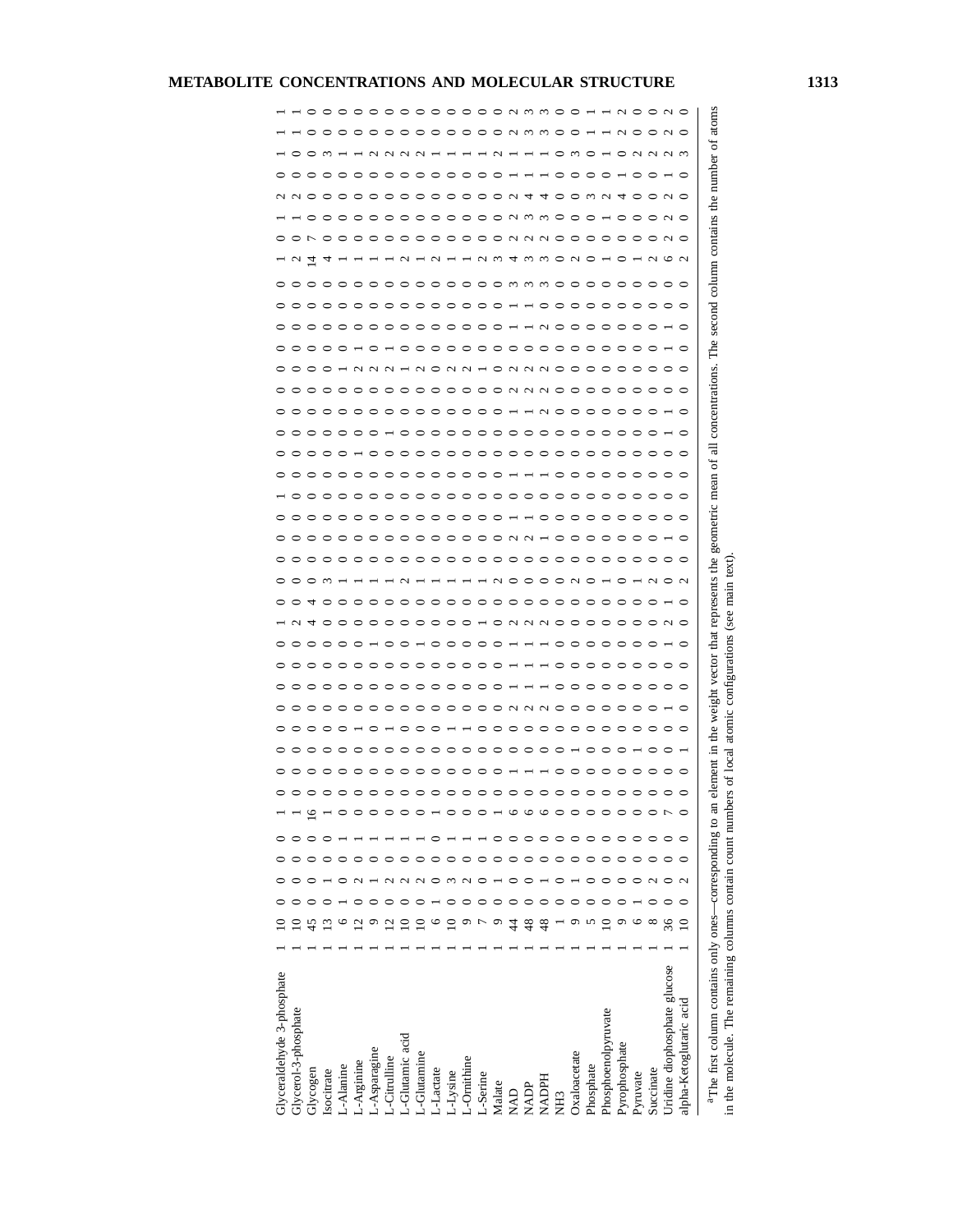

**FIG. 2.** Prediction of 41 metabolite concentrations in the combined dataset. Predicted concentrations from nestedloop cross-validation are plotted against the true values (in units of  $\mu$ M, and shown in log-log scale). The linear correlation coefficient is about 0.52, with a p-value of  $6.5 \cdot 10^{-5}$  against the null hypothesis "no linear correlation."

groups were considered. Larger predefined chemical groups (such as phenyl rings) could be incorporated into the analysis, but here we restricted ourselves to an exhaustive treatment of atomic neighborhoods, in order not to bias the study towards prior biochemical knowledge. The penalty parameter  $\lambda$  allows us to select the chemical groups that are most relevant for explaing the data, and it also reduces the redundancy caused by the correlations between count numbers of different features. We found that in some cases, small changes in the choice of  $\lambda$  can lead to a different selection of correlated features (not shown). Taking this into account, the results from the different datasets are in relatively good agreement.

Why do living cells accumulate substances with certain chemical groups? Thermodynamically, the different enthalpies of chemical groups lead to a higher or lower equilibrium concentration. However, metabolite concentrations in living cells are not in equilibrium, and moreover, they can be actively controlled by uptake and catalysis of production and degradation. Cells can, for instance, actively degrade metabolites that contain toxic chemical groups—which might also be detected by our model. For the substances from central metabolism studied here, we favor indeed a different explanation: some groups (like the amino group found in amino acids) are extensively used by the cell. They are transported through the metabolic network via different metabolites—which should therefore also show increased concentrations.

The proposed model generalizes well on the metabolites studied. We thus conclude that molecules from central metabolism show a relation between molecule structure and physiological concentrations and that our QSPR model is able to detect it. Of course, predictions based on this training set cannot be expected to remain valid for other classes of metabolites, such as large or toxic molecules. Nevertheless, we expect that training with more comprehensive datasets will permit predictions for a wider range of substances.